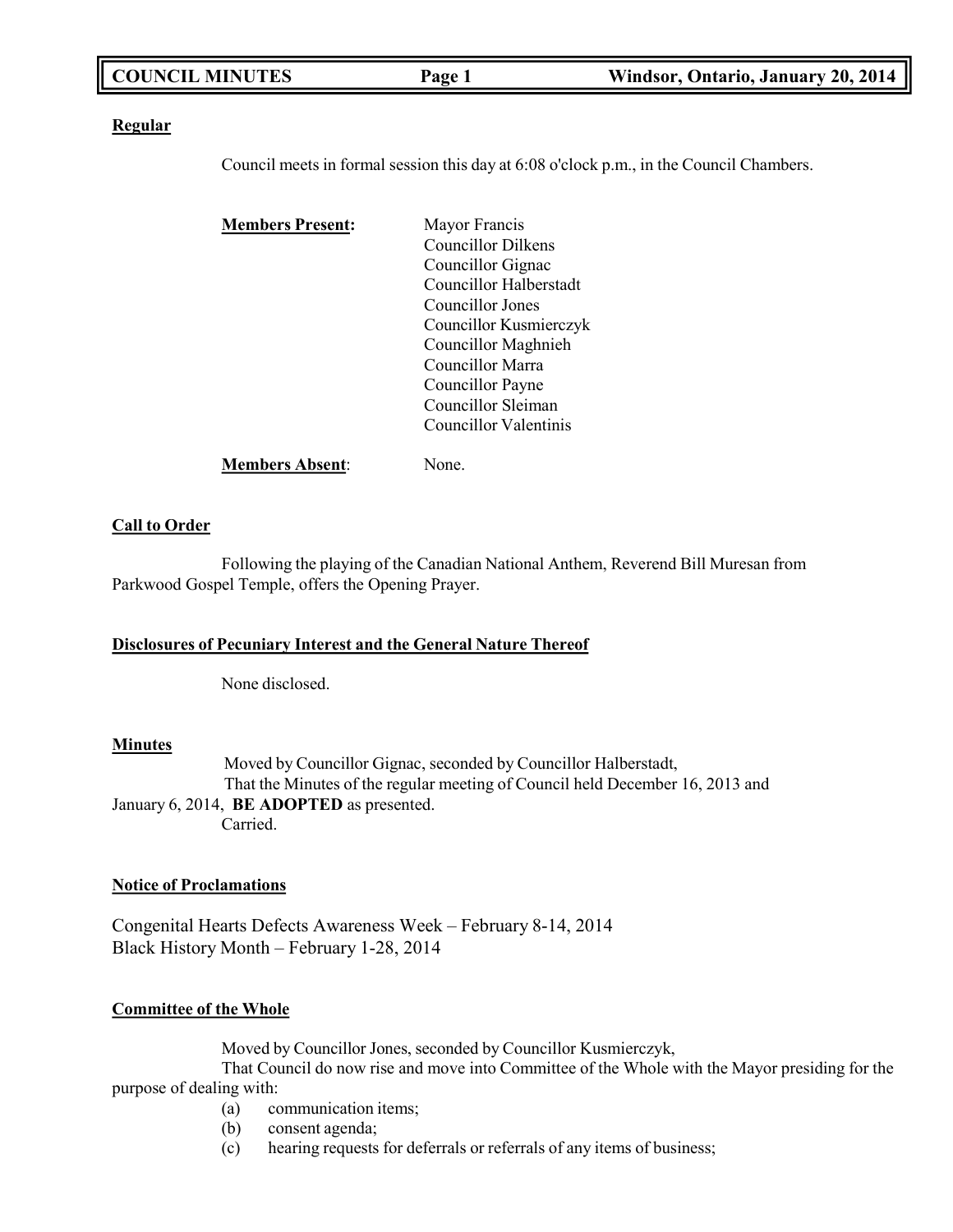- (d) hearing presentations and delegations;
- (e) consideration of business items;
- (f) consideration of Committee reports:
	- (i) **Report of Special In-Camera Meeting or other Committee as may be held prior to Council** (if scheduled); and
	- (ii) **Report of the Striking Committee Meeting** held prior to Council; and
	- (iii) **Report No. 2 of the Rail Issues Committee of its meeting held December 3, 2013**  The report of the Manager of Transportation Planning dated November 1, 2013 entitled "Central Box Environmental Assessment RFP"

(g) consideration of by-laws 4-2014 through 14-2014 (inclusive).

Carried.

## **Communications**

Moved by Councillor Maghnieh, seconded by Councillor Marra, **M53–2014** That the following Communication Items 1 to 5 and 7 to 21 inclusive, as set forth in the Council Agenda **BE REFERRED** as noted except Communication No. 6 and 22 which are dealt with as follows:

## **Communication No. 6:**

Moved by Councillor Gignac, seconded by Councillor Jones,

**M54-2014** That the correspondence from Bruce Julian dated January 16, 2014 regarding an advertising request from the Royal Canadian Legion Ontario Command **BE DEFERRED** to allow for consultation with the local Legions to determine if they support this request.

Carried.

APR2014

## **Communication No. 22:**

Moved by Councillor Valentinis, seconded by Councillor Jones,

That the request from "The Artists of Colour" dated January 17, 2014 requesting the waiver of the rental cost of Mackenzie Hall for their exhibit for 2014 **BE GRANTED**.

> The motion is put and is lost due to an equality of votes. Aye Votes: Councillors Valentinis, Jones, Sleiman, Maghnieh amd Marra Nay Votes: Councillors Gignac, Halberstadt, Payne. Kusmierczyk and Dilkens

| Item                                             | From                          | <b>Description</b>                                                |
|--------------------------------------------------|-------------------------------|-------------------------------------------------------------------|
|                                                  |                               | Essex Region Conservation Authority (ERCA) 2014 Draft Budget – 30 |
| 1                                                | <b>Essex Region</b>           | Day Notice to member municipalities                               |
|                                                  | <b>Conservation Authority</b> | Chief Financial Officer & City Treasurer                          |
|                                                  | (ERCA)                        | Note & File                                                       |
|                                                  |                               | <b>GCE2014</b>                                                    |
|                                                  |                               | An invitation to participate in the 2014 National Edition of      |
| Communities in Bloom<br>$\overline{2}$<br>Canada |                               | Communities in Bloom                                              |
|                                                  |                               | <b>Executive Director of Parks &amp; Facilities</b>               |
|                                                  |                               | <b>City Engineer</b>                                              |
|                                                  |                               | <b>COUNCIL DIRECTION REQUESTED</b>                                |
|                                                  |                               | <b>SR2014</b>                                                     |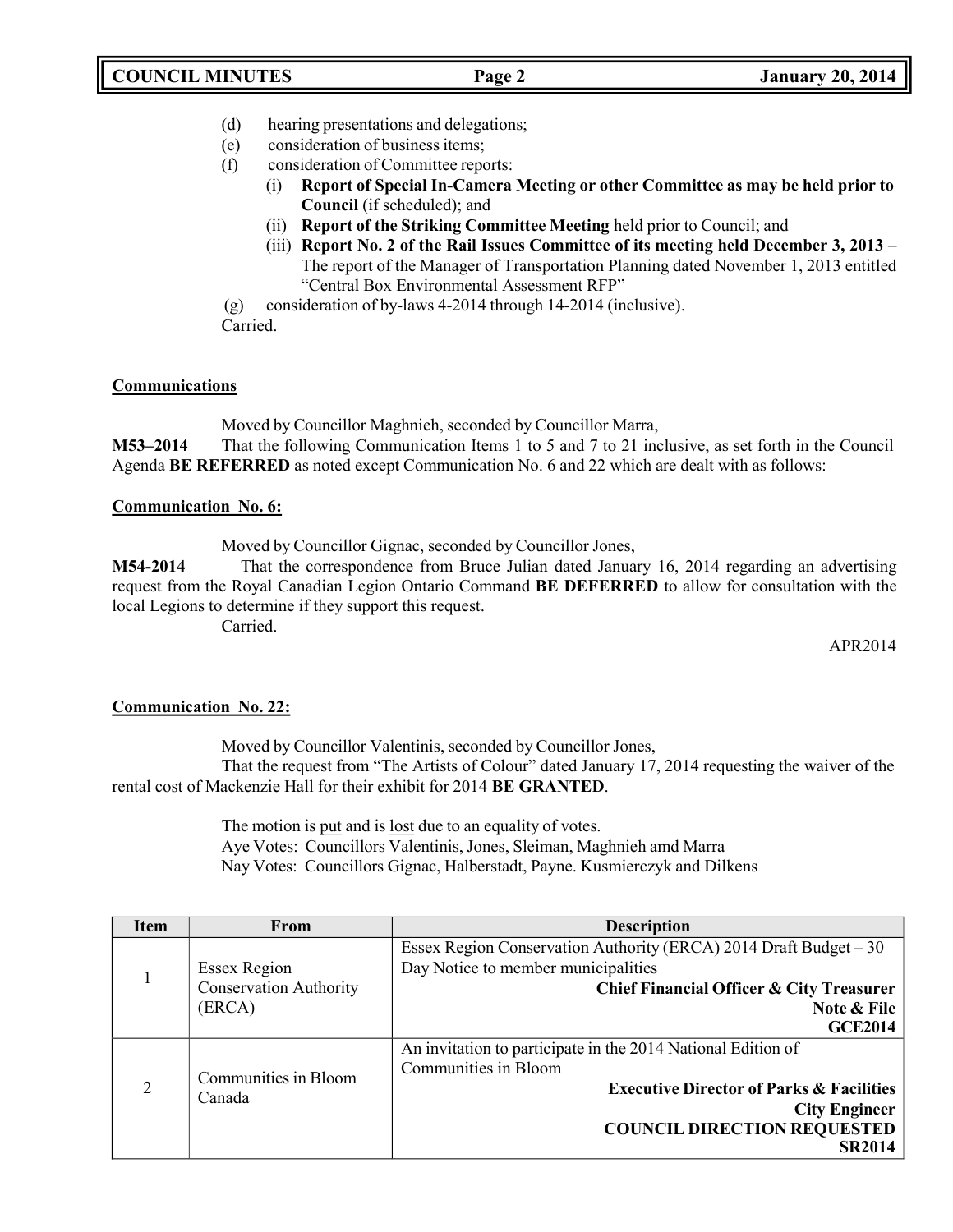# **COUNCIL MINUTES Page 3 January 20, 2014**

| 3                | Corporation of the County<br>of Essex                             | County of Essex approves the 2014 Essex-Windsor Solid Waste<br>Authority (EWSWA) budget<br><b>Chief Financial Officer &amp; City Treasurer</b><br>Note & File<br><b>MB2014</b>                                                                     |
|------------------|-------------------------------------------------------------------|----------------------------------------------------------------------------------------------------------------------------------------------------------------------------------------------------------------------------------------------------|
| $\overline{4}$   | Association of<br>Municipalities Ontario<br>(AMO)                 | Resolution on Fixing Canada's Housing Crunch - letter of<br>acknowledgement<br><b>Community Development &amp; Health Commissioner</b><br>Note & File<br>GH/6905                                                                                    |
| 5                | Ministry of Training,<br>Colleges, and Universities               | Guiding Growth in Ontario's Postsecondary Education System -<br>Province Committed to Sustainable Growth to Meet Demand<br>Note & File<br><b>ME2014</b>                                                                                            |
| 6                | The Royal Canadian<br>Legion Ontario Command                      | Request for Support for the "Military Service Recognition Book"<br><b>COUNCIL DIRECTION REQUESTED</b><br>APR2014                                                                                                                                   |
| $\boldsymbol{7}$ | Association of<br>Municipalities of Ontario<br>(AMO)              | AMO Policy Update - Land Use Planning and Appeals System<br>Consultation<br><b>City Planner</b><br><b>City Solicitor</b><br>Note & File<br><b>MMA2014</b>                                                                                          |
| 8                | Municipality of Chatham -<br>Kent                                 | Chatham Western Transportation link - Notice of Completion of Class<br>Environmental Assessment and Notice of Public Meeting for Proposed<br>Official Plan Amendment and Zoning By-law Amendment<br><b>City Engineer</b><br>Note & File<br>ZB2014  |
| 9                | Premier of Ontario -<br>The Honourable Kathleen<br>Wynne          | Council Resolution regarding Nuclear Waste<br><b>City Engineer</b><br>Note & File<br>EI2014                                                                                                                                                        |
| 10               | Ministry of Environment                                           | <b>Environment Compliance Approval-</b><br>Application for approval of sanitary sewers and storm sewers to be<br>constructed in the City of Windsor on St. Rose Avenue (between<br>Lauzon Road and Virginia Avenue<br>Note & File<br><b>SW2014</b> |
| 11               | Ministry of Labour -<br>Office of the Chief<br>Prevention Officer | Safe At Work Ontario - Ontario's first integrated occupational health<br>and safety strategy<br><b>Executive Director of Human Resources</b><br>Note & File<br><b>GP2014</b>                                                                       |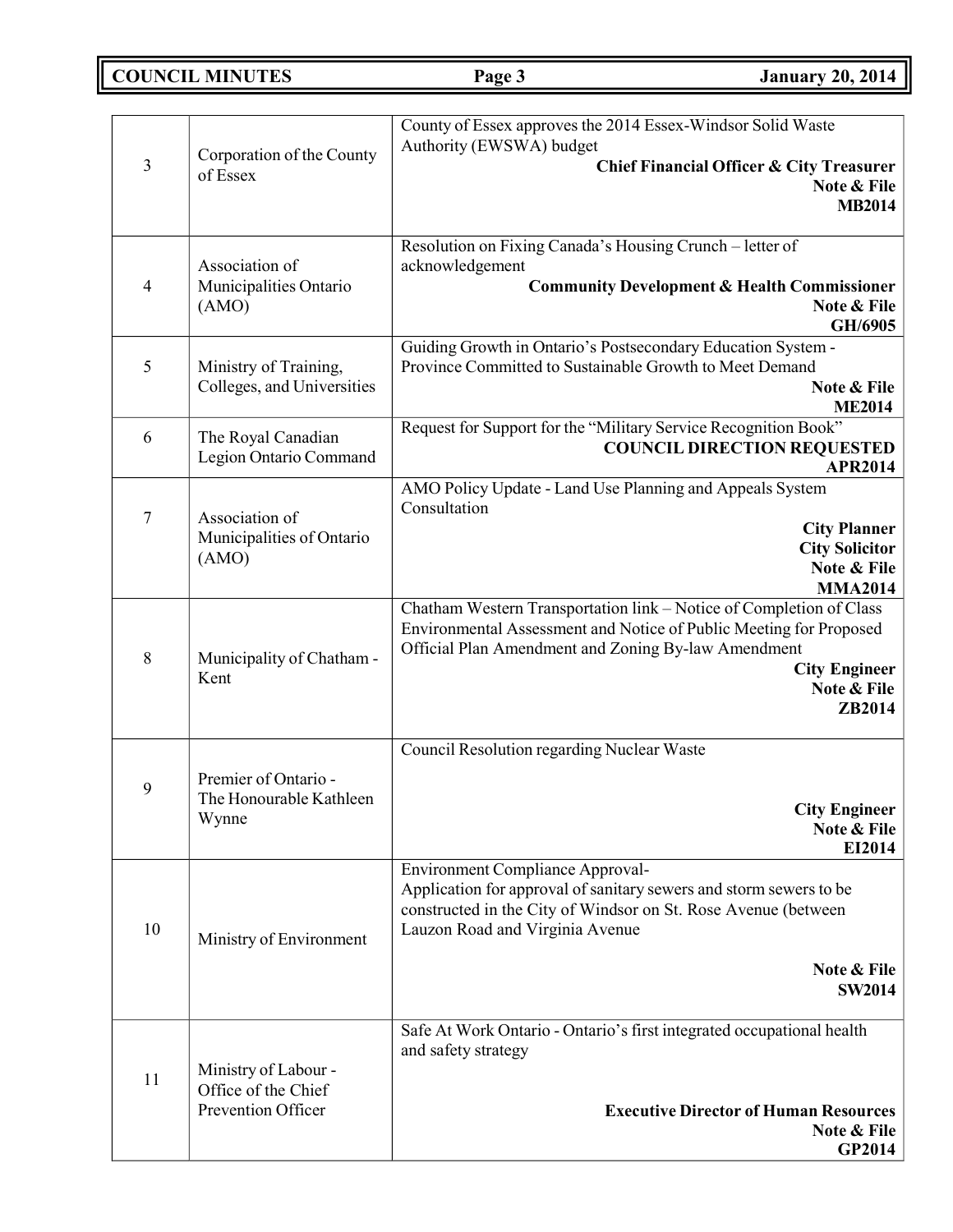**COUNCIL MINUTES Page 4 January 20, 2014**

|    |                                                                | Draft Plan of Subdivision/Condominium application submitted by 3163                                                                                                                                                                                  |
|----|----------------------------------------------------------------|------------------------------------------------------------------------------------------------------------------------------------------------------------------------------------------------------------------------------------------------------|
| 12 | Manager of Development<br>Applications                         | Forest Glade Drive<br>Note & File<br>ZP/11828                                                                                                                                                                                                        |
| 13 | Manager of Development<br>Applications                         | Zoning Amendment application submitted by GSP GROUP INC. for<br>3161 Forest Glade Drive<br>Note & File                                                                                                                                               |
| 14 | Art Gallery of Windsor<br>(AGW)                                | ZB/11829<br>A publication by the AGW describing their successful year in 2013<br>Note & File                                                                                                                                                         |
| 15 | Province of Ontario and<br>City of Windsor                     | APM/10030<br>Notice of Study Completion-<br>Lauzon Parkway Improvements-<br>Class Environmental Assessment (Including Lauzon Parkway/County<br>Road 42/Future East-West Arterial)<br><b>City Engineer</b><br>Note & File                             |
| 16 | Executive Director -<br>Housing and Children                   | <b>SW2014</b><br>Additional Information & Clarification on the Homelessness Partnering<br>Strategy and the City of Windsor's Role as the Community Entity for<br>the Human Resources and Skills Development Canada Funding<br>Note & File<br>SS/4274 |
| 17 | <b>Chief Financial</b><br>Officer/City Treasurer               | Your Quick Gateway (Windsor) Inc. - 3rd Quarter 2013 Financial<br><b>Statements</b><br>Note & File                                                                                                                                                   |
| 18 | City Engineer                                                  | APM/9795<br>Tender 131-13: Boiler Replacement - Windsor International Airport<br>Note & File<br><b>APM/11784</b>                                                                                                                                     |
| 19 | City Planner                                                   | Committee of Adjustment Application at 481 Askin. (File # A-022/13)<br><b>Note and File</b><br>ZC2014                                                                                                                                                |
| 20 | Committee of<br>Adjustment/Consent<br>Authority Agenda Record  | Committee of Adjustment/Consent Authority Agenda Record for<br>Thursday, January 30, 2014, Council Chambers, 3rd Floor, 350 City Hall<br>Square West, Windsor, Ontario<br>Note & File<br>ZC2014                                                      |
| 21 | Ontario Good Roads<br>Association Board of<br>Directors (OGRA) | Notice of Poll – Ontario Good Roads Association Board of Directors for<br>the Southwest Zone<br>Note & File<br><b>SW2014</b>                                                                                                                         |
| 22 | The Artists of Colour                                          | Seventh Annual Exhibit "The Stories We Tell - Chapter Two" February<br>14-23, 2014 at Mackenzie Hall – Request for waiver of fees<br><b>COUNCIL DIRECTION REQUESTED</b><br><b>Executive Director of Recreation &amp; Culture</b><br><b>SR2014</b>    |

Carried.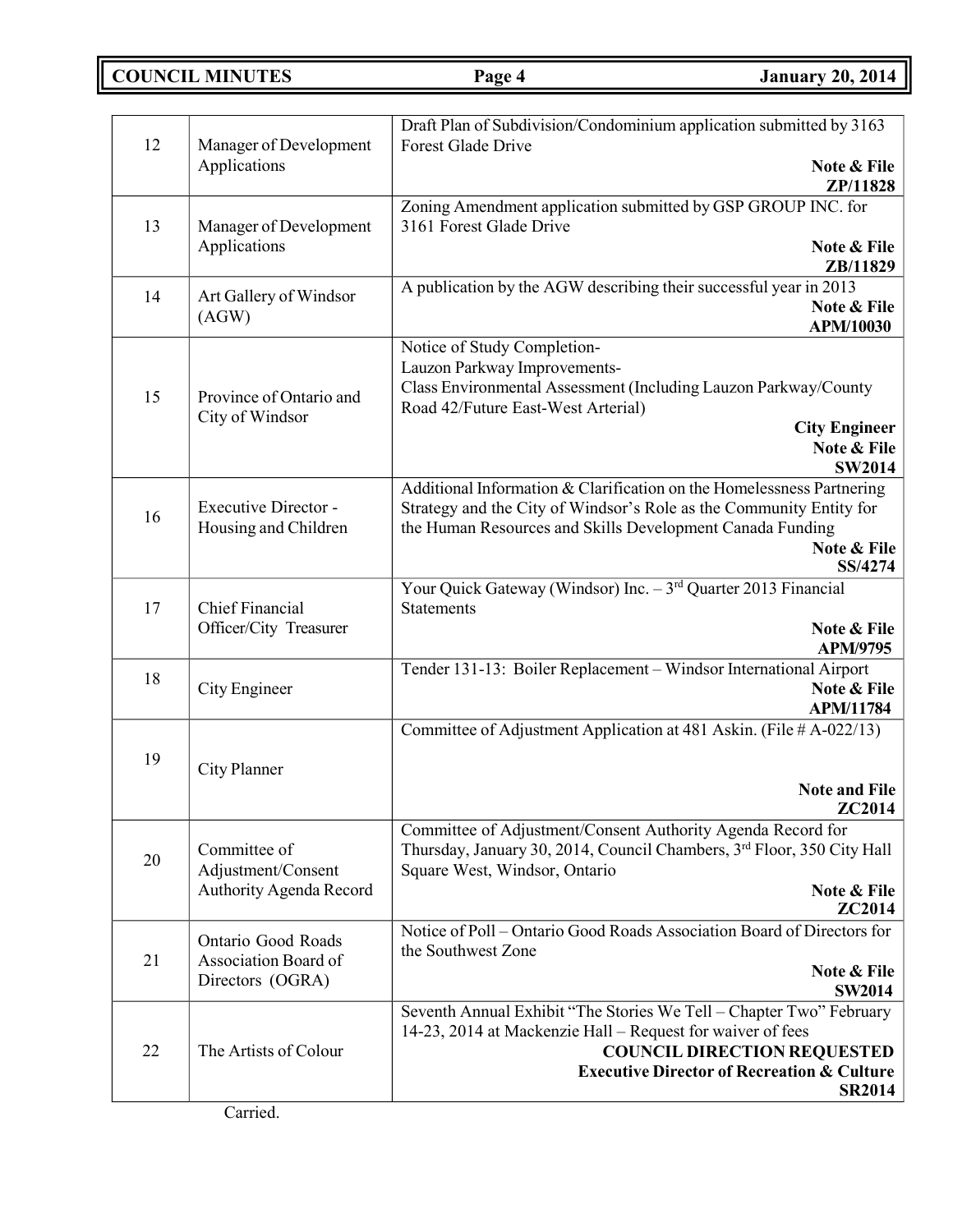## **COUNCIL MINUTES Page 5 January 20, 2014**

### **Consent Agenda**

Moved by Councillor Payne, seconded by Councillor Sleiman,

That the following Consent Agenda and the recommendations contained in the administrative reports **BE APPROVED** as amended:

Item 1 Amendment to By-law 2-2006 – A By-law to Establish and Maintain a System for the Collection and Disposal of Waste in the City of Windsor (as amended)

Item 3 RFT 114-13 – Security Services

Item 4 Sale and Disposal of Surplus Fire Apparatus

### **Consent Committee Reports**

| <b>Environment, Transportation &amp; Public Safety Standing Committee</b> |                |                                                                            |
|---------------------------------------------------------------------------|----------------|----------------------------------------------------------------------------|
|                                                                           | Report No. 180 | Downtown Windsor Transportation Strategy – Overall Objectives              |
|                                                                           | Report No. 181 | Report No. 76 of the Windsor-Essex County Environment Committee (Ojibway   |
|                                                                           |                | Massasauga Recovery Project) – as amended                                  |
|                                                                           | Report No. 182 | The minutes of the Windsor-Essex County Environment Committee meeting held |
|                                                                           |                | November 7, 2013                                                           |

## **Report No. 181 - Report No. 76 of the Windsor-Essex County Environment Committee (Ojibway Massasauga Recovery Project)**

Moved by Councillor Halberstadt, seconded by Councillor Payne,

That **Report No. 181 of the Environment, Transportation & Public Safety Standing Committee** of its meeting held December 18, 2013 regarding "Report No. 76 of the Windsor-Essex County Environment Committee (Ojibway Massasauga Recovery Project)" **BE ADOPTED** as presented.

The motion is put and is lost

Aye Votes: Councillors Halberstadt, Payne and Marra

Nay Votes: Councillors Gignac, Valentinis, Sleiman, Maghnieh, Kusmierczyk, Jones and Dilkens

MB2014

Carried.

(For final disposition of this matter see Clause **M65-2014** in Schedule A attached hereto.)

### **Deferrals and/or Referrals and Withdrawals**

## **Item 5 – New City Hall Facility – Next Steps**

Moved by Councillor Halberstadt, seconded by Councillor Sleiman, That the report of the City Engineer dated January 9, 2014 entitled "New City Hall Facility – Next Steps" **BE DEFERRED** to allow for an updated report to reflect new information.

> The motion is put and is lost Aye Votes: Councillors Halberstadt and Sleiman Nay Votes: Councillors Gignac, Payne, Maghnieh, Kusmierczyk, Marra, Valentinis, Jones and Dilkens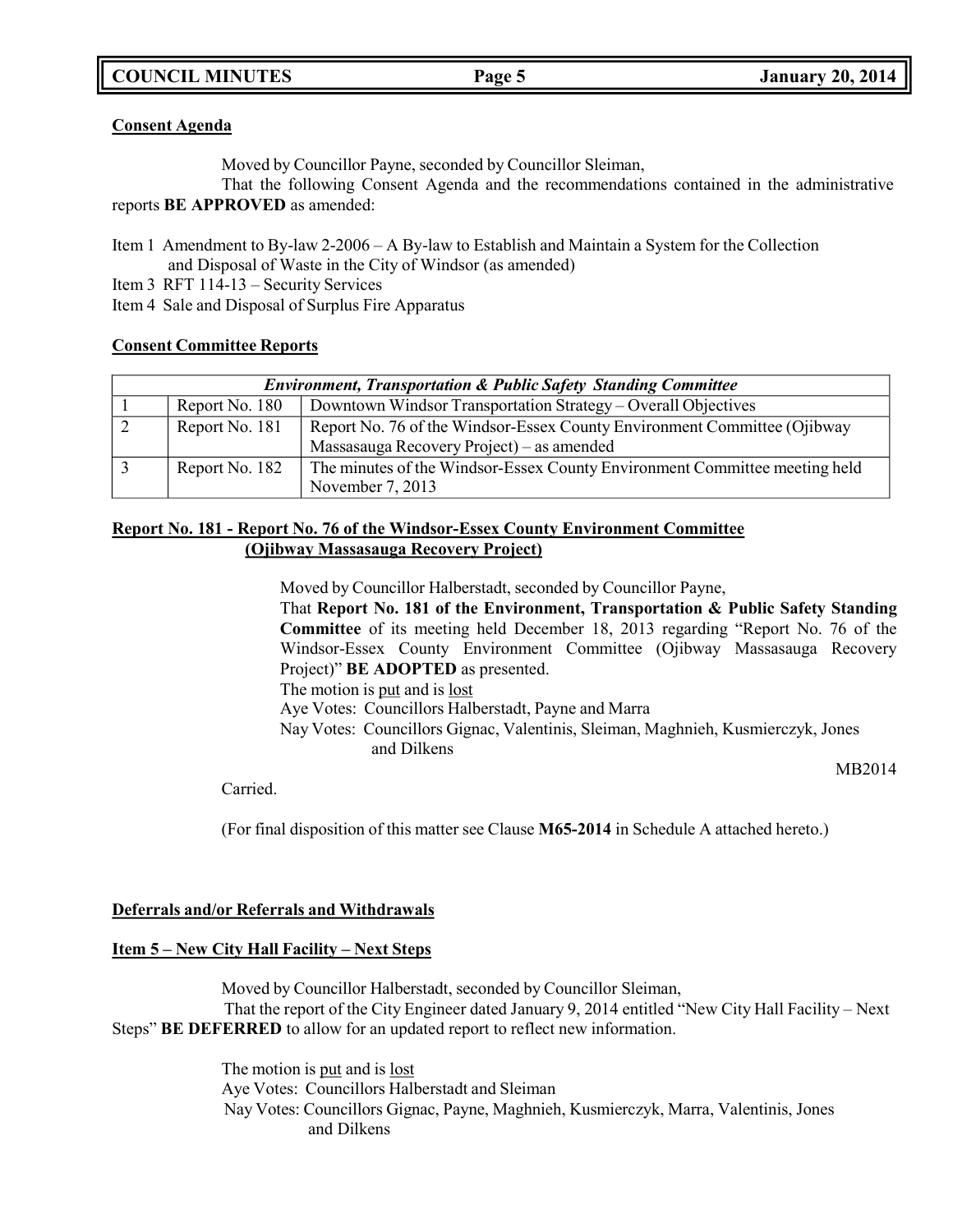## **COUNCIL MINUTES Page 6 January 20, 2014**

## **Presentations & Delegations:**

## **DELEGATIONS**

## **Technical Services for the Perimeter Access Road of the New Bridge Plaza**

### **David Hanna, resident of Ward 1**

David Hanna, resident of Ward 1, appears before Council to provide comment regarding the Request for Proposal from Public Works and Government Services Canada for Technical Services for the Design of the Perimeter Access Road and Utility Coordination Services, suggesting that the Federal government be requested to hold public meetings on design, and to address the need for pedestrian access to green space and that the fence be on the plaza side as opposed to the pond side.

## **GM/10376** 2

(For final disposition of this matter, see Clause **CR17/2014** in Schedule "A" attached hereto.)

## **New City Hall Facility, Next Steps**

### **David Hanna, resident of Ward 1**

David Hanna, resident of Ward 1, appears before Council to provide comment on proposed next steps for a new City Hall Facility, requesting that public meetings on design be held and to incorporate as much of the current building as possible.

## **APM/9120** 5

(For final disposition of this matter, see Clause **CR20/2014** in Schedule "A" attached hereto.)

### **Regular Business Items (for final disposition of these matters see Schedule "A" attached)**

Nil.

### **Consideration of Committee Reports**

Moved by Councillor Gignac, seconded by Councillor Halberstadt, **M55-2014** That the **Report of the special In-camera** meeting held January 20, 2014, **BE ADOPTED** as presented. Carried.

ACO2014

Moved by Councillor Gignac, seconded by Councillor Halberstadt, **M56-2014** That the **Report of the Striking Committee Meeting** held January 20, 2014, **BE ADOPTED** as presented, save and except the motions pertaining to Councillor Maghnieh, which will be considered separately. Carried.

ACO2014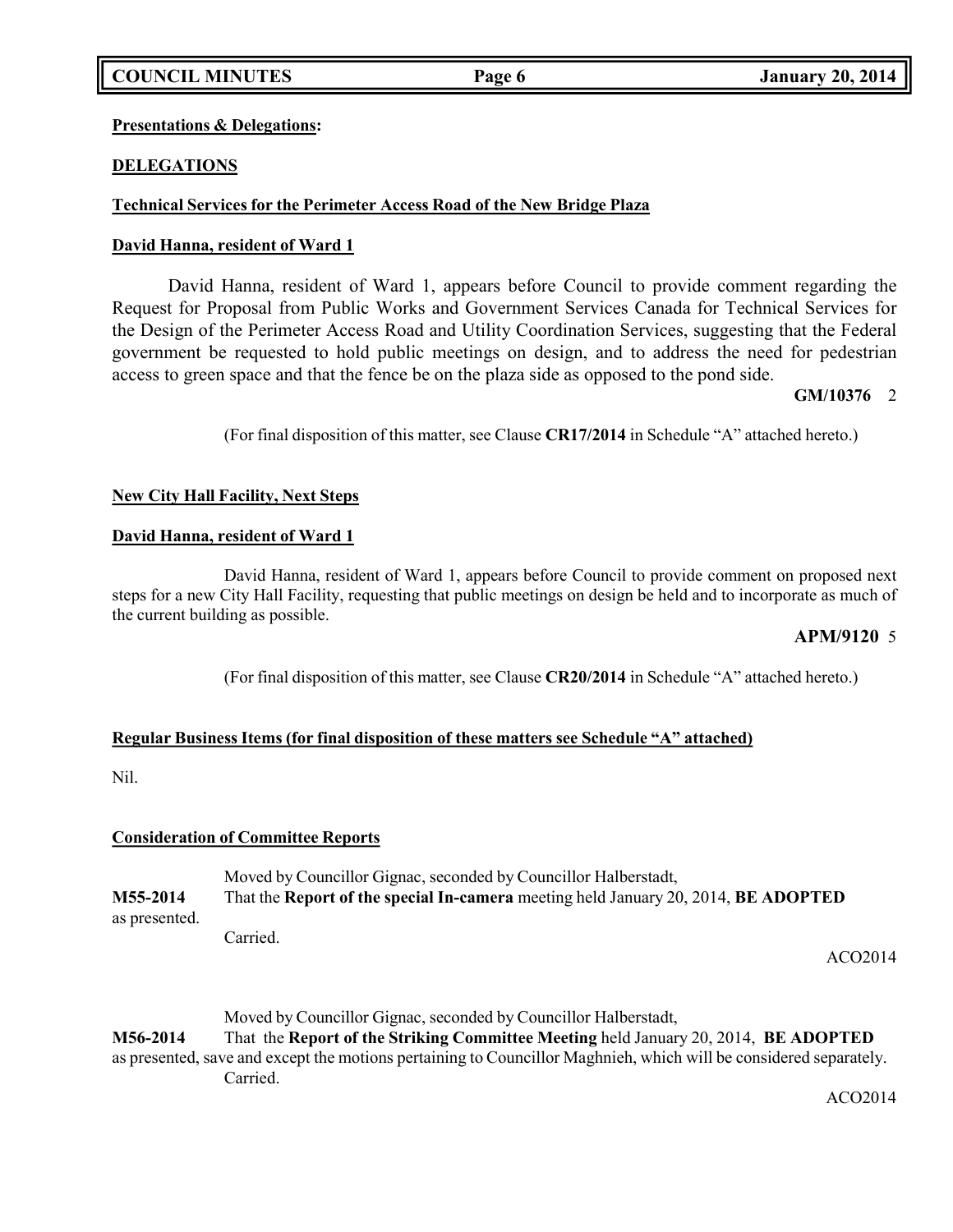| <b>COUNCIL MINUTES</b><br><b>January 20, 2014</b><br>Page ' |
|-------------------------------------------------------------|
|-------------------------------------------------------------|

Moved by Councillor Valentinis, seconded by Councillor Marra,

**M57-2014** That Rule 13.9 of the Procedure By-law regarding business not already before Council

**BE WAIVED t**o permit the introduction of a motion for reconsideration without prior notice regarding

Councillor Maghnieh being eligible to sit on Executive Committee and Standing Committees.

Carried.

Councillors Gignac, Dilkens and Kusmierczyk voting nay.

Moved by Councillor Valentinis, seconded by Councillor Marra, **M58-2014** That CR235/2012, Clause B, **BE RECONSIDERED**:

> B. That Councillor Maghnieh **NOT BE ELIGIBLE** for appointment to Agencies, Boards and Committees – and, consequently, **NOT BE ABLE** to share in the pooled remuneration for those Agencies, Boards and Committees for the duration of the current term of Council (November 30, 2014).

Carried. Councillors Gignac, Dilkens and Kusmierczyk voting nay.

Moved by Councillor Valentinis, seconded by Councillor Marra,

**M59-2014** That Councillor Maghnieh **BE APPOINTED** to once again sit on the Executive Committee effective immediately and to be eligible to be appointed to sit on Standing Committees, for the duration of the current term of Council (November 30, 2014).

Carried.

Councillors Gignac, Dilkens and Kusmierczyk voting nay.

Moved by Councillor Gignac, seconded by Councillor Halberstadt,

**M48-2014** That **Report No. 2 of the Rail Issues Committee of its meeting held December 3, 2013** – The report of the Manager of Transportation Planning dated November 1, 2013 entitled "Central Box Environmental Assessment RFP" **BE ADOPTED** as presented.

Carried.

MB2014

## **By-laws**

Moved by Councillor Jones, seconded by Councillor Kusmierczyk,

That the following By-laws No. 4-2014 through 14-2014 (inclusive), be introduced and read a first and second time:

- 4-2014 "A BY-LAW TO ASSUME FOR PUBLIC USE AS A PUBLIC HIGHWAY PART OF THE 4.27 METRE (14 FEET) WIDE NORTH/SOUTH ALLEY BETWEEN LLOYD GEORGE AVENUE AND CLEMENCEAU BOULEVARD, SOUTH OF QUEEN ELIZABETH DRIVE, CITY OF WINDSOR", authorized by M302-2013, adopted July 15, 2013
- 5-2014 "A BY-LAW TO CLOSE, STOP UP AND CONVEY PART OF THE 4.27 METRE (14 FEET) WIDE NORTH/SOUTH ALLEY BETWEEN LLOYD GEORGE AVEUE AND CLEMENCEAU BOULEVARD, SOUTH OF QUEEN ELIZABETH DRIVE, CITY OF WINDSOR", authorized by M302-2013, adopted July 15, 2013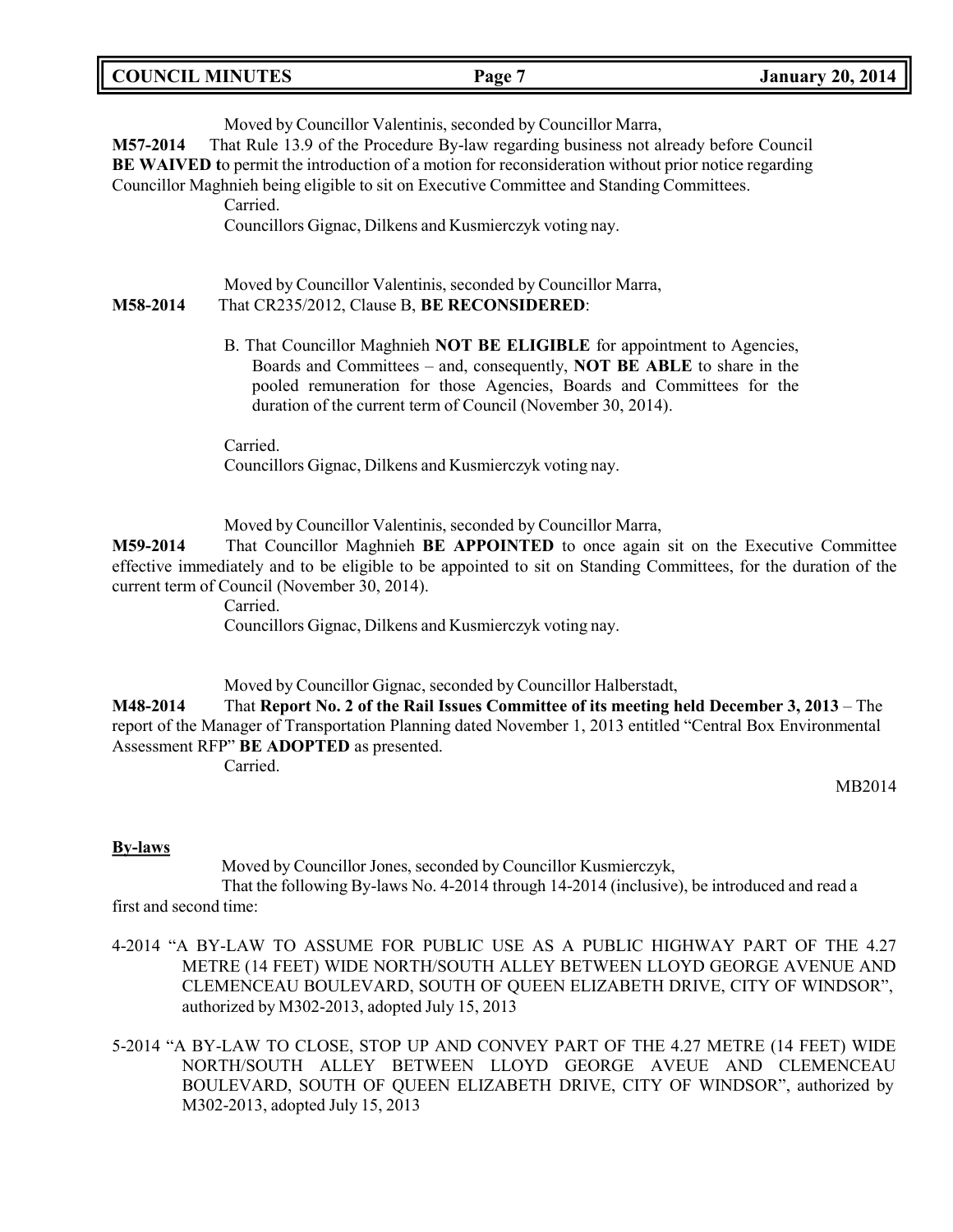**COUNCIL MINUTES Page 8 January 20, 2014**

- 6-2014 "A BY-LAW TO FURTHER AMEND BY-LAW NUMBER 8600 CITED AS THE "CITY OF WINDSOR ZONING BY-LAW", " authorized by M471-2013, adopted December 16, 2013
- 7-2014 "A BY-LAW TO FURTHER AMEND BY-LAW NUMBER 3-2006, BEING A BY-LAW TO ESTABLISH STANDARDS RESPECTING YARD WASTE & EXTERIOR PROPERTY MAINTENANCE AND TO PROHIBIT LITTERING IN THE CITY OF WINDSOR", authorized by BL11/2013, adopted March 4, 2013
- 8-2014 "A BY-LAW TO FURTHER AMEND BY-LAW NUMBER 2-2006, BEING A BY-LAW TO ESTABLISH AND MAINTAIN A SYSTEM FOR THE COLLECTION AND DISPOSAL OF WASTE IN THE CITY OF WINDSOR", authorized by BL11/2013, adopted March 4, 2013
- 9-2014 "A BY-LAW TO FURTHER AMEND BY-LAW 9023 BEING A BY-LAW TO REGULATE VEHICULAR PARKING WITHIN THE LIMITS OF THE CITY OF WINDSOR ON MUNICIPAL STREETS, MUNICIPAL PARKING LOTS AND PRIVATE PROPERTIES", authorized by CAO2558, adopted December 23, 2013
- 10-2014 "A BY-LAW TO AUTHORIZE THE TEMPORARY BORROWING OF MONEY FOR CURRENT EXPENDITURES FOR 2014", authorized by CR8/2014, adopted January 6, 2014
- 11-2014 "A BY-LAW TO PROVIDE THAT PART-LOT CONTROL SHALL NOT APPLY TO CERTAIN LAND THAT IS WITHIN REGISTERED PLAN 997 IN THE CITY OF WINDSOR, authorized by Bylaw 139-2013, adopted August 26, 2013
- 12-2014 "A BY-LAW TO PROVIDE THAT PART-LOT CONTROL SHALL NOT APPLY TO CERTAIN LAND THAT IS WITHIN REGISTERED PLAN 358 IN THE CITY OF WINDSOR, authorized by Bylaw 139-2013, adopted August 26, 2013
- 13-2014 "A BY-LAW TO PROVIDE FOR THE IMPOSITION AND COLLECTION OF SEWAGE SYSTEM CHARGES, authorized by CR259/2013, adopted December 3, 2013
- 14-2014 "A BY-LAW TO CONFIRM PROCEEDINGS OF THE COUNCIL OF THE CORPORATION OF THE CITY OF WINDSOR AT ITS MEETING HELD ON THE 20TH DAY OF JANUARY 2014"

Carried.

Moved by Councillor Maghnieh, seconded by Councillor Marra,

That the Committee of the Whole does now rise and report to Council respecting the business items considered by the Committee:

- **1) Communication Items (as amended)**
- **2) Consent Agenda (as amended)**
- **3) Items Deferred**
- **Items Referred**
- **4) Consideration of the Balance of Business Items (see Schedule "A")**
- **5) Committee Reports (as amended)**
- **6) By-laws given first and second readings (as presented)**

Carried.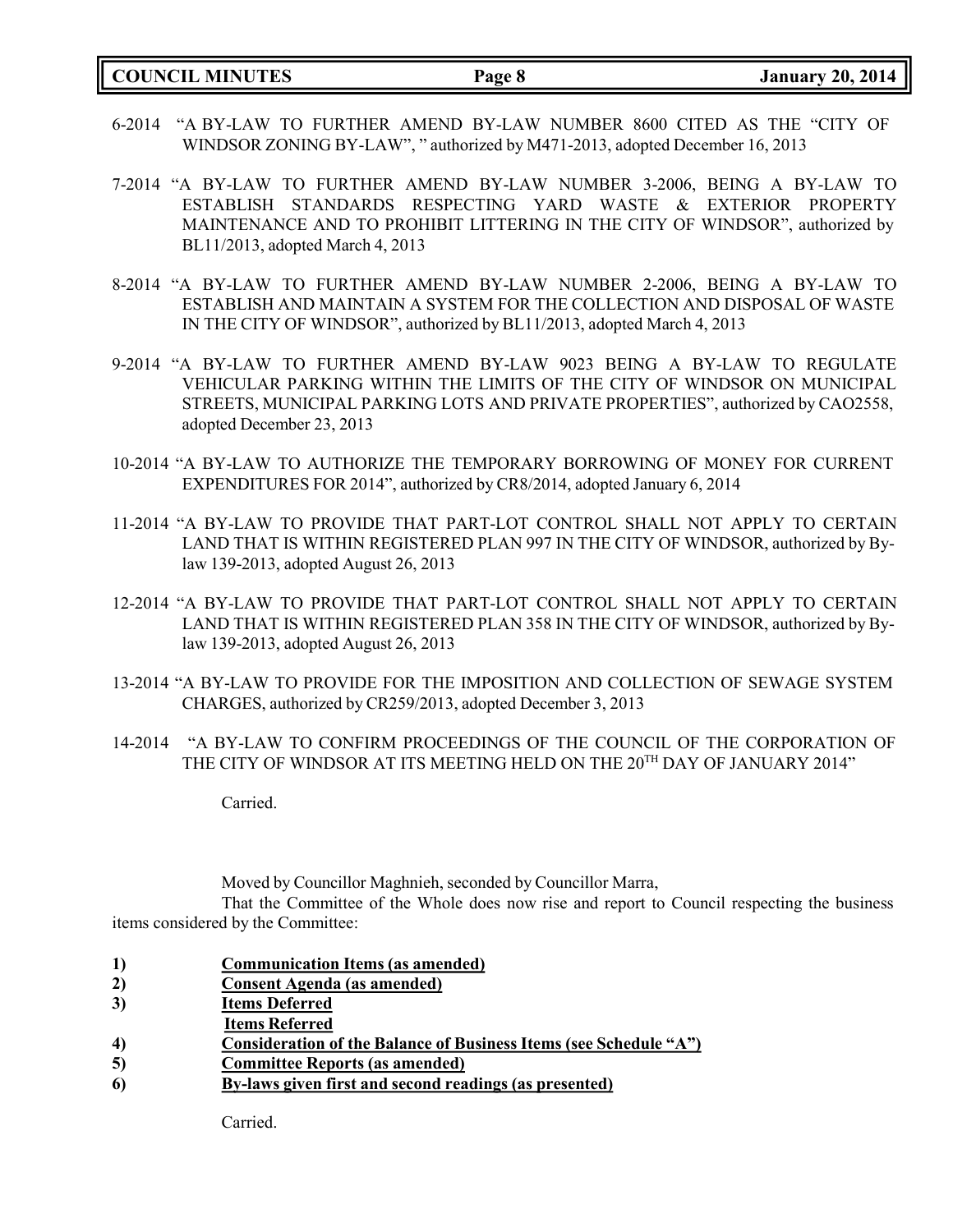## **Notices of Motion**

Moved by Councillor Jones, seconded by Councillor Maghnieh, **M60-2014** That Rule 13.9 of the Procedure By-law regarding business not already before Council **BE** WAIVED to permit the introduction of a motion for consideration without prior notice regarding a waiver of the rental fee at Mackenzie Hall for Poet Laureate Marty Gervais. Carried.

Moved by Councillor Jones, seconded by Councillor Maghnieh,

**M61-2014 WHEREAS** Marty Gervais is the Poet Laureate for the City of Windsor; and

**WHEREAS** Mr. Gervais is doing a documentary on the history of Olde Sandwich Towne; and

**WHEREAS** Mr. Gervais would require a stable space to interview individuals for this documentary; and

> **WHEREAS** Mackenzie Hall has available space at the rent of \$720. for that time period; and **WHEREAS** this documentary would promote the City of Windsor;

**THEREFORE BE IT RESOLVED** that the rental fee of \$720. **BE WAIVED** on the understanding that this documentary would become property of the City of Windsor and a promotional benefit to Sandwich Towne.

Carried.

## **Third Reading of By-laws**

Moved by Councillor Payne, seconded by Councillor Sleiman,

That the following By-laws No. 4-2014 through 14-2014 (inclusive), having been read a first and second time be now read a third time and finally passed and that the Mayor and Clerk **BE AUTHORIZED** to sign and seal the same notwithstanding any contrary provision of the Council.

Carried.

## **Petitions**

Moved by Councillor Valentinis, seconded by Councillor Dilkens,

**M62-2014** That the petition presented by Councillor Valentinis from the residential neighbourhood on Victoria Avenue, south of Tecumseh Road, regarding traffic calming measures **BE RECEIVED** by the Clerk and the Clerk **BE DIRECTED** to forward the petition to the City Engineer for the purpose of an examination of the requested works or undertakings; and further that a report **BE PROVIDED** consistent with the direction provided. Carried.

ACO/11248

**Council Questions**

None presented.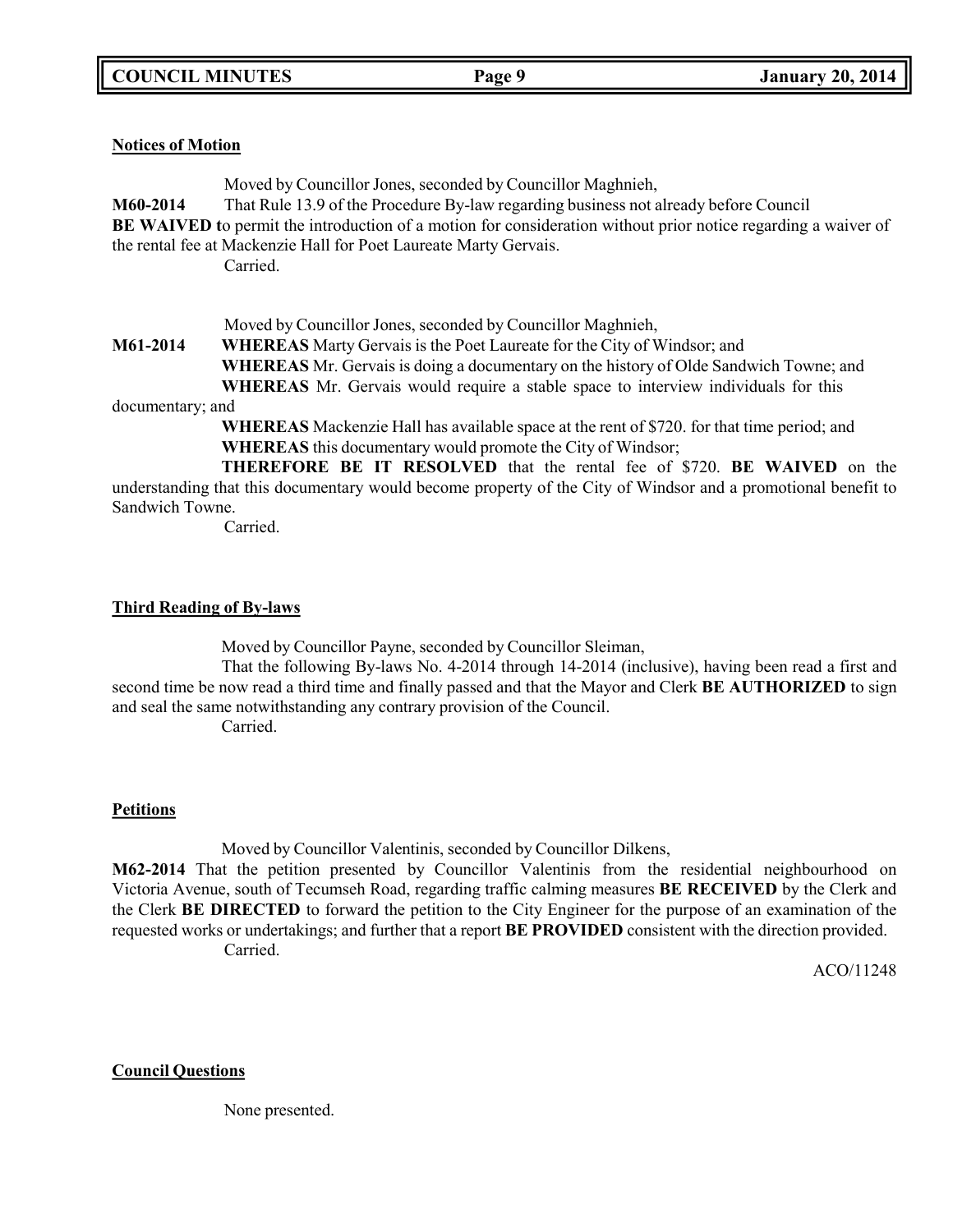## **COUNCIL MINUTES Page 10 January 20, 2014**

### **Adjournment**

of the Mayor. Moved by Councillor Jones, seconded by Councillor Kusmierczyk, That this Council meeting stand adjourned until the next regular meeting of Council or at the call Carried.

Accordingly, the meeting is adjourned at 7:07 o'clock p.m.

**MAYOR**

**CITY CLERK**

## **THIS IS A DRAFT COPY**

## **DEPUTY CITY CLERK/SENIOR MANAGER OF COUNCIL SERVICES**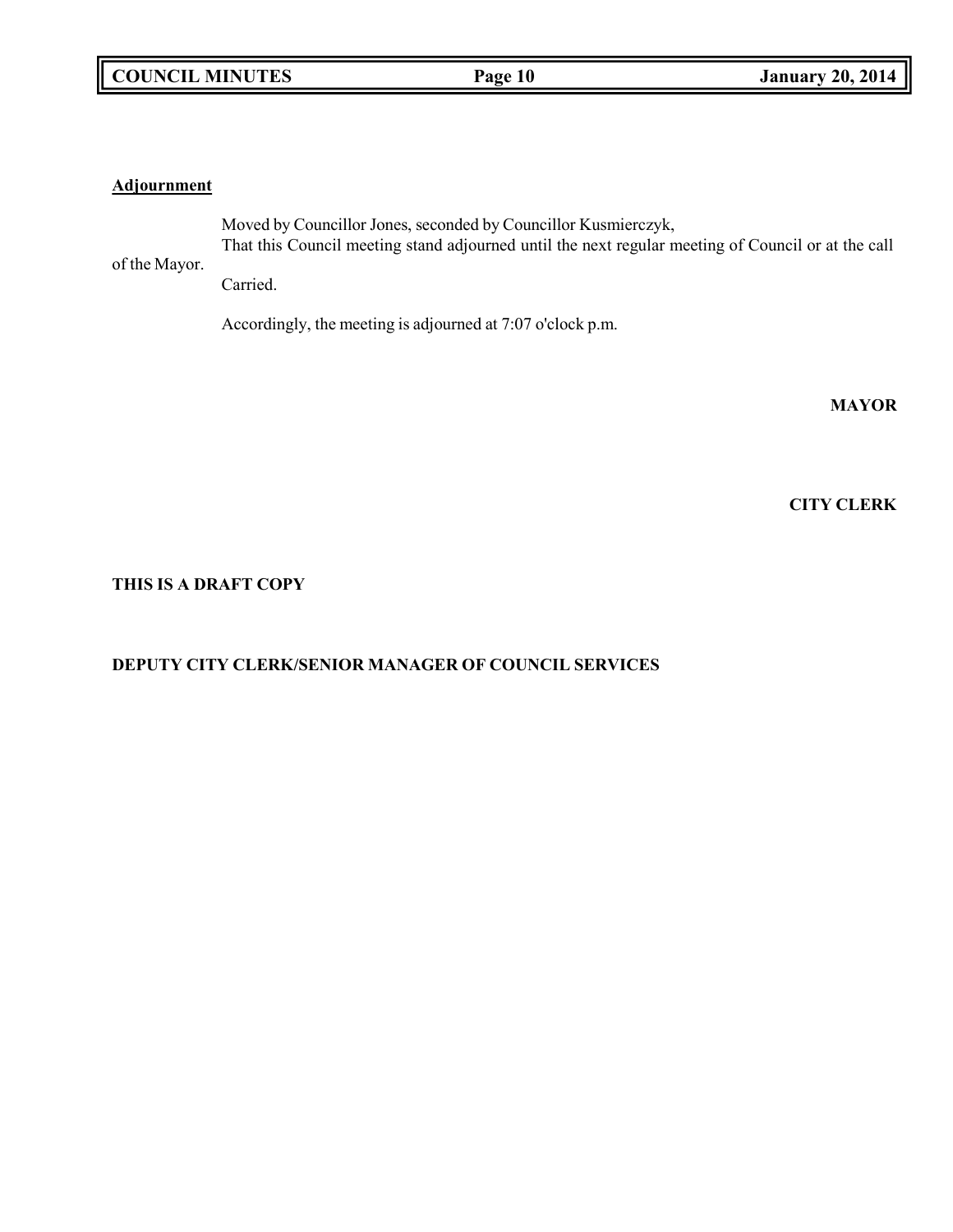## **COUNCIL MINUTES Page 11 January 20, 2014**

Payne Sleiman

### CR16/2014

That Administration **BE DIRECTED** to amend By-Law 3-2006 by mandating the storage of domestic waste (garbage) in a yard in hard sided containers, and further, that there be a delay of implementation/enforcement to allow for a proper public education component for a period of six months to July 1st, 2014 and that an upset limit of \$50,000. **BE ALLOCATED** from the Budget Stabilization Reserve Fund (BSR) to roll out the campaign.

Carried.

Report Number **16906 AB2014 C1**

Dilkens Kusmierczyk

CR17/2014

- I. That the City Engineer **BE AUTHORIZED** to respond to the Request For Proposal from Public Works and Government Services Canada for Technical Services for the Design of the Perimeter Access Road and Utility Coordination Services (Solicitation No. T8032-130007/A).
- II. That the City Clerk and Chief Administrative Officer **BE AUTHORIZED** to enter into an agreement with Public Works and Government Services Canada for the provision of technical services for the design of the perimeter access road and utility coordination services, pursuant to the request for proposal from Public Works and Government Services Canada (Solicitation No. T8032-13007/A), satisfactory in form to the City Solicitor, in technical content to the City Engineer and in financial content to the City Treasurer.

Carried.

Councillors Sleiman and Marra were absent from the meeting when the vote was taken on this matter.

Report Number **16929 GM/10376 2**

Payne Sleiman

## CR18/2014

That, in accordance with the terms of RFT 114-13, Council **AWARD** the contract for the provision of security services to Paladin Security Group Ltd. for a three year term at the prices bid, with an option to extend the contract for a further two years subject to agreement on terms and approval by City Council.

Carried.

Report Number **16931 APM2014 C3**

Payne Sleiman

## CR19/2014

That Council **APPROVE** the sale of one 1998 70' Aerial platform and one 1998 95' Aerial Platform to Sutphen Corporation for the total price of \$260,000 (USD) in accordance with by-law 93-2012 section 153 (c). and,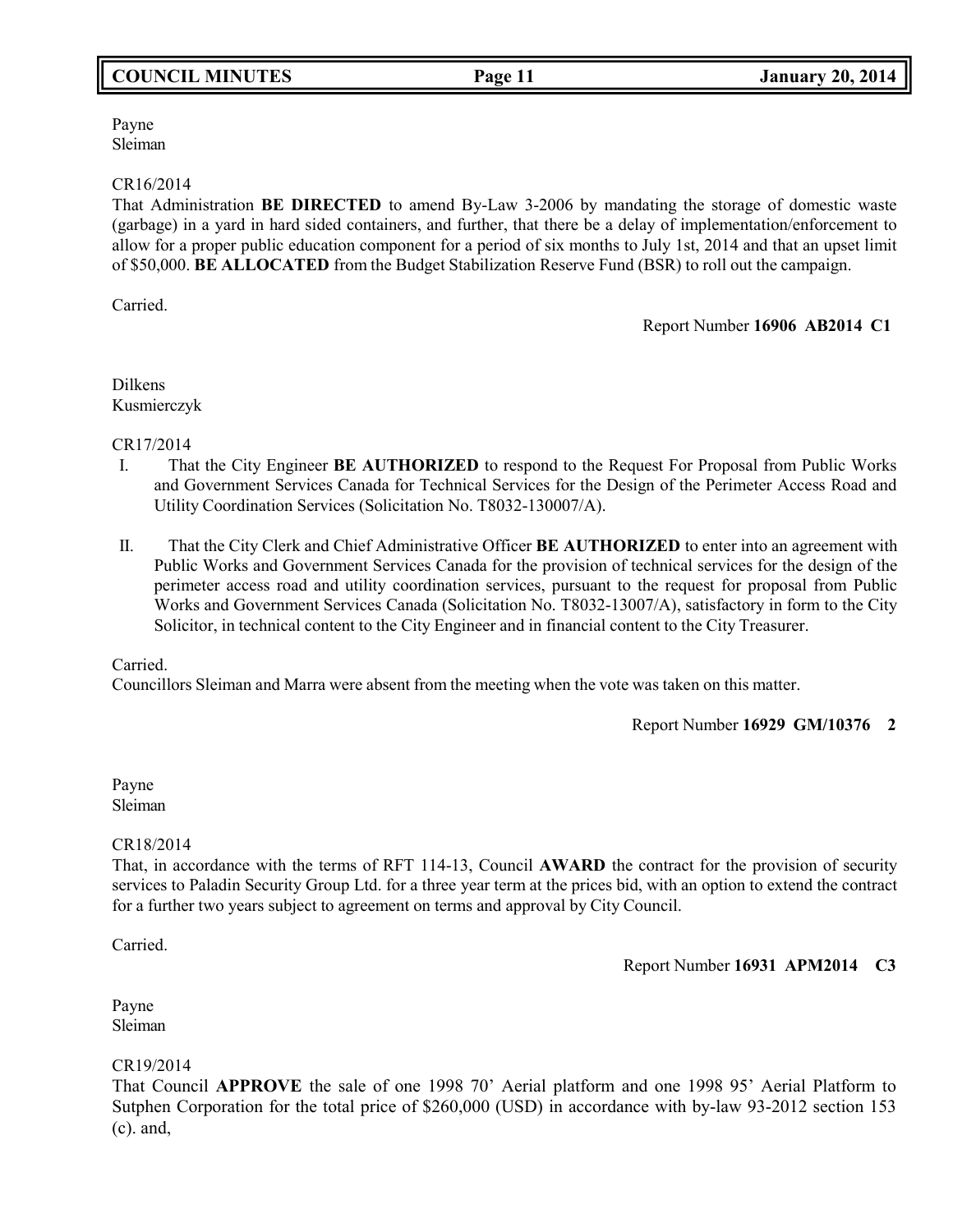## **COUNCIL MINUTES Page 12 January 20, 2014**

That Council **APPROVE** the donation of one 1993 Thibault firefighting pumper to St. Clair College in accordance with by-law 93-2012 Section 153 (d). and,

That Council **APPROVE** the advertisement and sale of remaining surplus firefighting vehicles at the highest price received through an auction or sealed-bid process in accordance with by-law 93 2012 Section 153 (b).

Carried.

Report Number **16934 SF2014 C4**

Payne Jones

CR20/2014

That the report of the City Engineer dated January 9, 2014 entitled "New City Hall Facility – Next Steps" **BE REFERRED** to a special meeting of Council on January 27, 2014, to be followed by the previously scheduled Executive Committee of Council, to allow for an updated report on this, based on new information.

Carried. Councillor Marra voting nay.

Report Number **16526 APM/9120 5**

### **STANDING COMMITTEE RESOLUTIONS**

Moved by Councillor Payne, seconded by Councillor Sleiman,

**M64-2014** That **Report No. 180 of the Environment, Transportation & Public Safety Standing Committee** of its meeting held December 18, 2013 regarding "Downtown Windsor Transportation Strategy – Overall Objectives" **BE ADOPTED** as presented.

Carried.

**Report Number 16890 ST/11809**

Moved by Councillor Payne, seconded by Councillor Sleiman,

**M65-2014** That **Report No. 181 of the Environment, Transportation & Public Safety Standing Committee** of its meeting held December 18, 2013 regarding "Report No. 76 of the Windsor-Essex County Environment Committee (Ojibway Massasauga Recovery Project" **BE RECEIVED**.

Carried.

#### **MB2014**

Moved by Councillor Payne, seconded by Councillor Sleiman,

**M66-2014** That **Report No. 182 of the Environment, Transportation & Public Safety Standing Committee** of its meeting held December 18, 2013 regarding "The minutes of the Windsor-Essex County Environment Committee meeting held November 7, 2013" **BE ADOPTED** as presented.

Carried.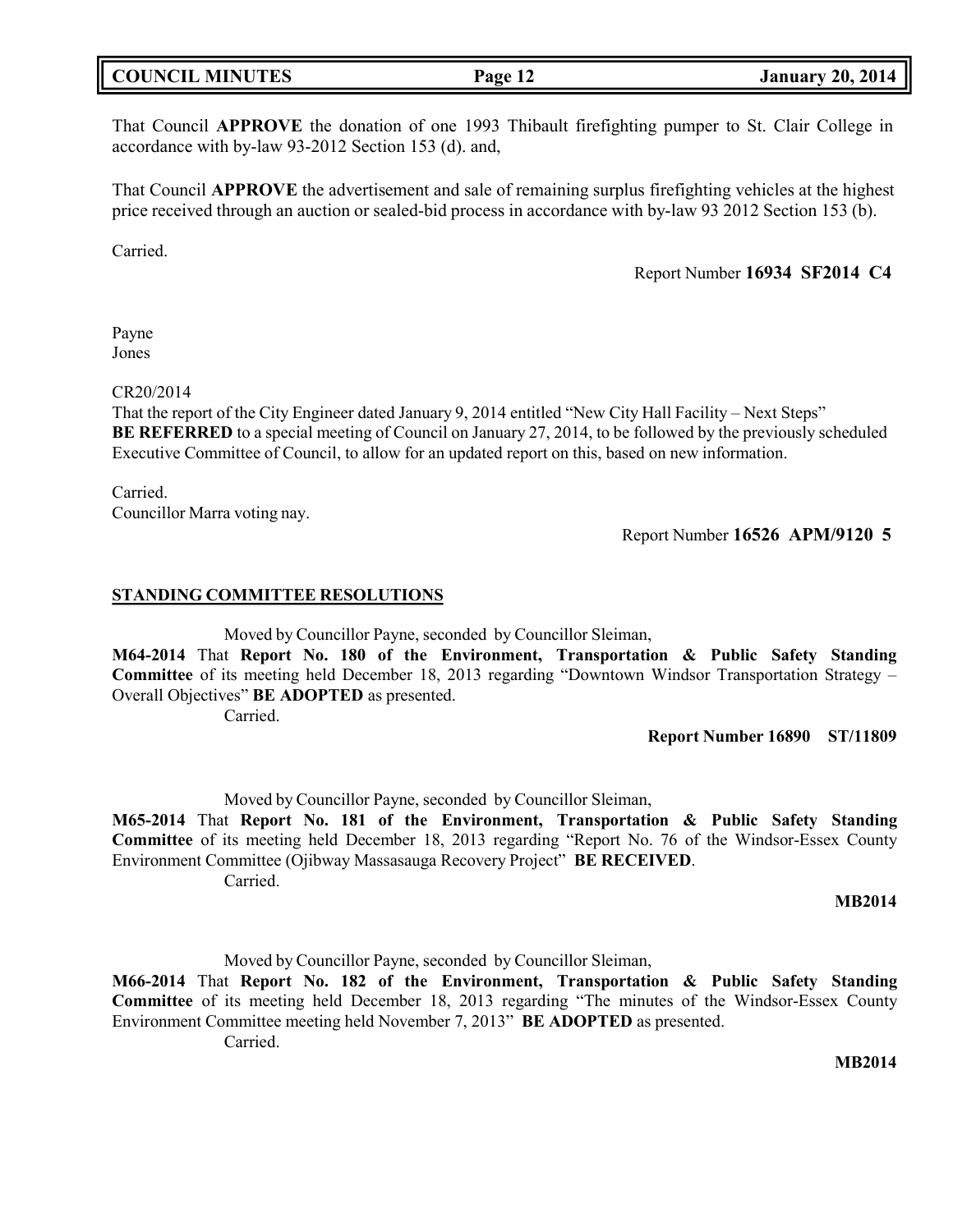## **Adopted by Council at its meeting held January 20, 2014 [M64-2014] /RB**

Windsor, Ontario January 20, 2014

## **REPORT NO. 180** of the **ENVIRONMENT, TRANSPORTATION & PUBLIC SAFETY STANDING COMMITTEE** of its meeting held December 18, 2013

**Present: Councillor A. Halberstadt Councillor R. Jones Councillor H. Payne Councillor F. Valentinis, Chair**

**Absent**: **Councillor J. Gignac**

That the following recommendations of the Environment, Transportation and Public Safety Standing Committee **BE APPROVED:**

Moved by Councillor Halberstadt, seconded by Councillor Jones,

**THAT** the report "Downtown Windsor Transportation Strategy – overall Objectives" **BE RECEIVED** for information; and

**THAT** the Chief Administrative Officer and City Clerk **BE AUTHORIZED** to sign a contract not to exceed \$100,000 inclusive of taxes with the successful proponent of the RFP process, satisfactory in technical content to the City Engineer, in financial content to the City Treasurer, and in form to the City Solicitor.

Carried.

**Clerk's Note: The report authored by the Manager of Transportation Planning dated November 20, 2013 entitled "***Downtown Windsor Transportation Strategy – Overall Objectives***" is** *attached* **as background information. Livelink #16890 ST/11809**

**CHAIRPERSON**

**COUNCIL ASSISTANT**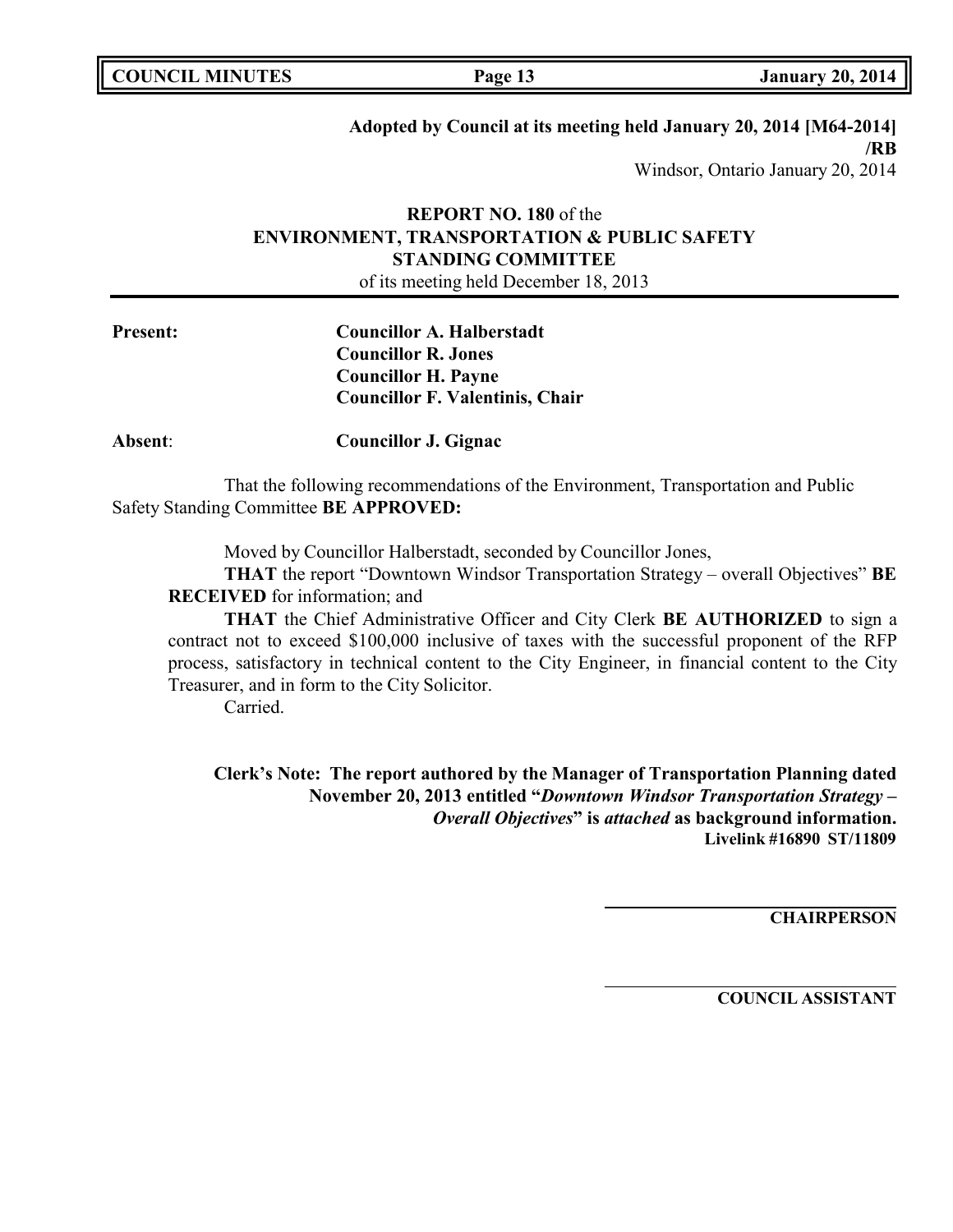**COUNCIL MINUTES Page 14 January 20, 2014**

**BE RECEIVED as adopted by Council at its meeting held January 20, 2014 [M65-2014] /RB** Windsor, Ontario January 20, 2014

## **REPORT NO. 181** of the **ENVIRONMENT, TRANSPORTATION & PUBLIC SAFETY STANDING COMMITTEE**

of its meeting held December 18, 2013

| <b>Present:</b>   | <b>Councillor A. Halberstadt</b><br><b>Councillor R. Jones</b><br><b>Councillor H. Payne</b><br><b>Councillor F. Valentinis, Chair</b> |  |  |
|-------------------|----------------------------------------------------------------------------------------------------------------------------------------|--|--|
| Absent:           | Councillor J. Gignac                                                                                                                   |  |  |
| <b>Reference:</b> | Report No. 76 of the Windsor-Essex County Environment Committee (Ojibway<br><b>Massasauga Recovery Project</b> )                       |  |  |
|                   | That the following recommendations of the Environment. Transportation and Public                                                       |  |  |

That the following recommendations of the Environment, Transportation and Public Safety Standing Committee **BE APPROVED:**

Moved by Councillor Halberstadt, seconded by Councillor Payne, **THAT** Report No. 76 of the Windsor-Essex County Environment Committee concerning the Ojibway Massasauga Recovery Project **BE APPROVED**. Carried.

**Clerk's Note: Report No. 76 of the Windsor-Essex County Environment Committee concerning the "***Ojibway Massasauga Recovery Project***" is** *attached* **as background information.**

**CHAIRPERSON**

**COUNCIL ASSISTANT**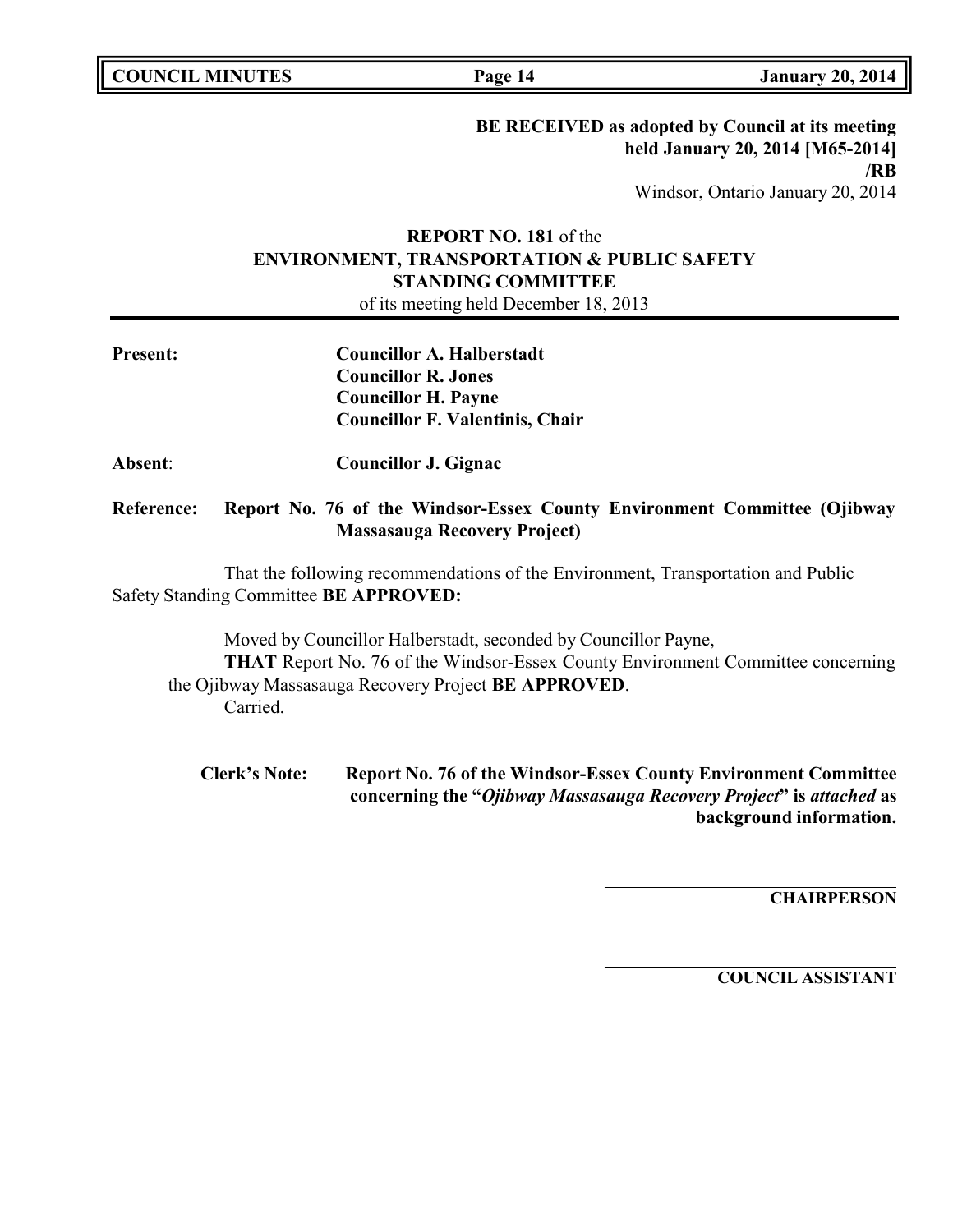**COUNCIL MINUTES Page 15 January 20, 2014**

**Adopted by Council at its meeting held January 20, 2014 [M66-2014] /RB** Windsor, Ontario January 20, 2014

## **REPORT NO. 182** of the **ENVIRONMENT, TRANSPORTATION & PUBLIC SAFETY STANDING COMMITTEE**

of its meeting held December 18, 2013

| <b>Councillor A. Halberstadt</b>       |
|----------------------------------------|
| <b>Councillor R. Jones</b>             |
| <b>Councillor H. Payne</b>             |
| <b>Councillor F. Valentinis, Chair</b> |
|                                        |

**Absent**: **Councillor J. Gignac**

That the following recommendations of the Environment, Transportation and Public Safety Standing Committee **BE APPROVED:**

Moved by Councillor Payne, seconded by Councillor Halberstadt, **THAT** the minutes of the Windsor-Essex County Environment Committee meeting held November 7, 2013 **BE RECEIVED** for information. Carried.

**Clerk's Note:The minutes of the Windsor-Essex County Environment Committee meeting held November 7, 2013 are** *attached* **as background information.**

**CHAIRPERSON**

**COUNCIL ASSISTANT**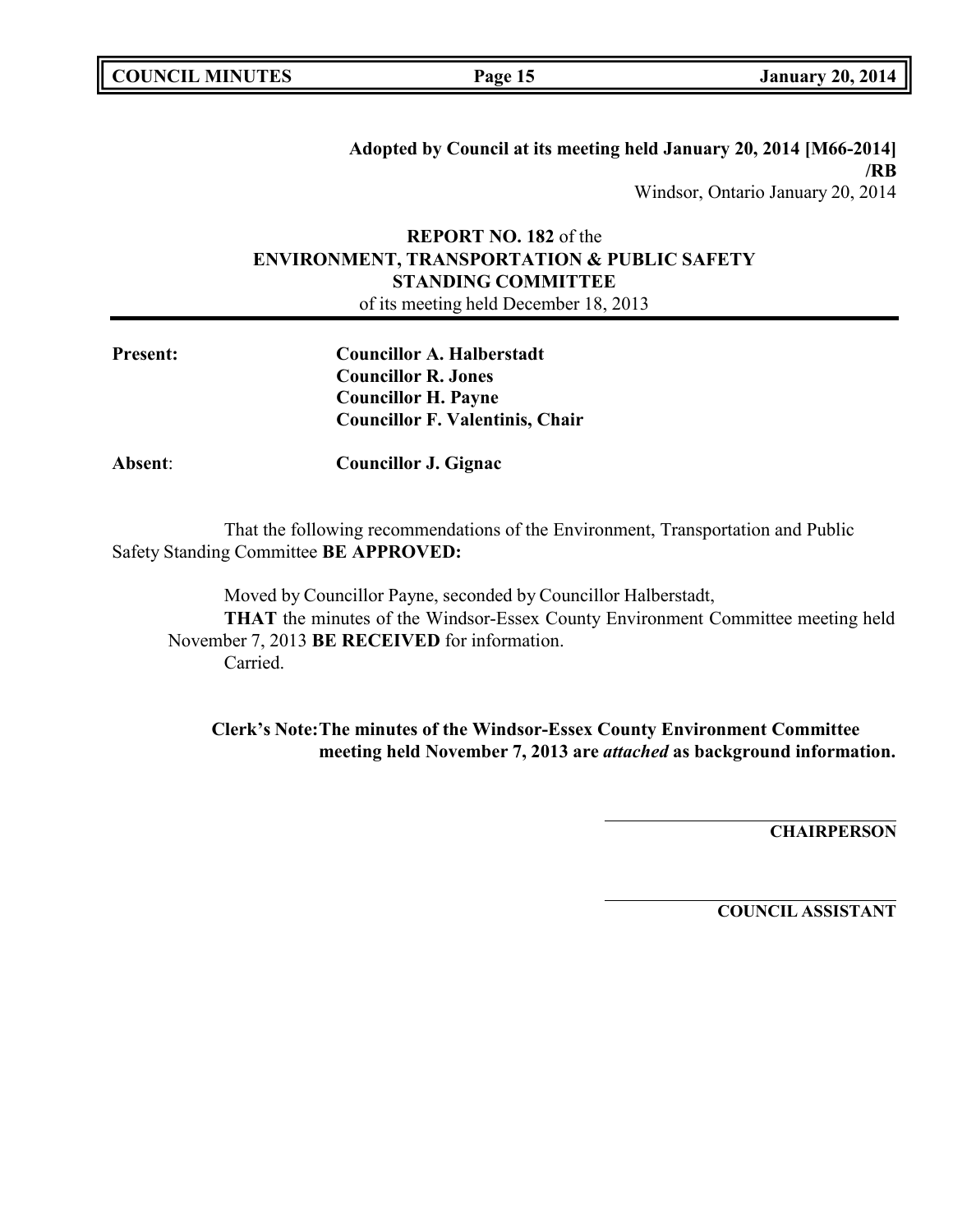|  | <b>COUNCIL MINUTES</b> | Page 16 | <b>January 20, 2014</b> |
|--|------------------------|---------|-------------------------|
|--|------------------------|---------|-------------------------|

**Adopted by Council at its meeting held January 20, 2014 [M55-2014]** VC/hs

# **SPECIAL MEETING OF COUNCIL – IN CAMERA January 20, 2014**

## **Meeting called to order at: 4:07p.m.**

## **Members in Attendance:**

Mayor E. Francis

| <b>Councillor D. Dilkens</b>    | Also in attendance:                                    |
|---------------------------------|--------------------------------------------------------|
|                                 | H. Reidel, Chief Administrative Officer                |
| <b>Councillor R. Jones</b>      | J. Payne, Community Development and Health             |
|                                 | Commissioner and                                       |
| Councillor A.                   | Corporate Leader Social Development, Health,           |
| Halberstadt                     | Recreation and Culture                                 |
|                                 | M. Sonego, City Engineer and Corporate Leader          |
|                                 | Environmental Protection and                           |
| <b>Councillor F. Valentinis</b> | Transportation                                         |
|                                 | V. Critchley, City Clerk/Licence Commissioner and      |
| Councillor B. Marra             | Corporate Leader Public                                |
| (arrives at $4:08$ pm)          | <b>Engagement and Human Resources</b>                  |
|                                 | O. Colucci, Chief Financial Officer/City Treasurer and |
| Councillor J. Gignac            | Corporate Leader Finance                               |
|                                 | and Technology                                         |
| Councillor A. Maghnieh          | S. Askin-Hager, City Solicitor                         |
| Councillor H. Payne             |                                                        |
| Councillor E. Sleiman           |                                                        |
|                                 |                                                        |

Councillor I. Kusmierczyk (arrives at 4:11 pm)

**Verbal Motion is presented by Councillor**

**Sleiman seconded by Councillor**

**Payne that Rule 3.3(c) of the** *Procedure By-law, 98-2011,* **BE WAIVED to add the following Agenda items:**

- **4. Property Matter – disposition of land- lease; and**
- **5. Property Matter – acquisition of land – lease.**

**Motion carried.**

**Verbal Motion is presented by Councillor Jones, seconded by Councillor**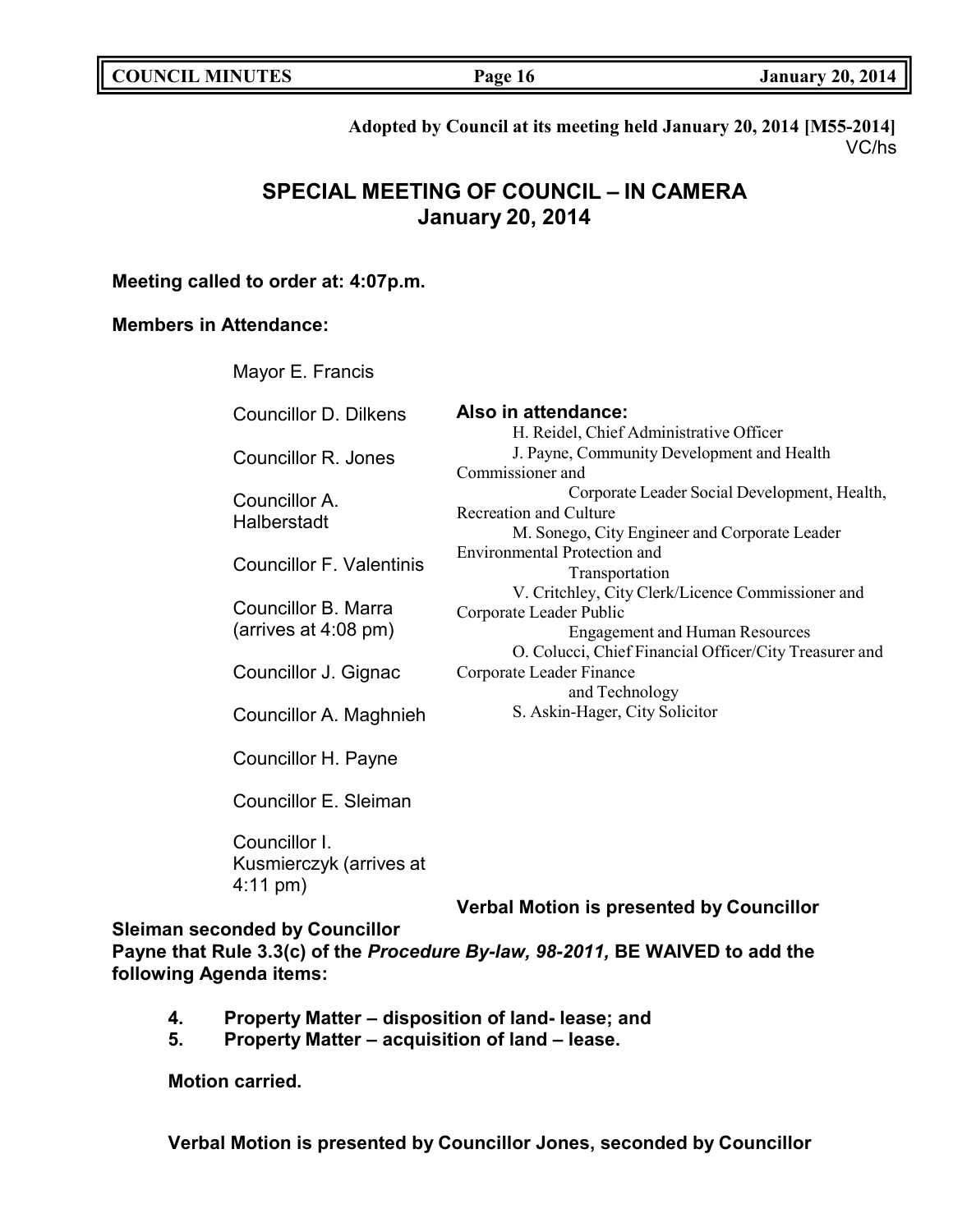| <b>COUNCIL MINUTES</b> | Page 17 | <b>January 20, 2014</b> |
|------------------------|---------|-------------------------|
|                        |         |                         |

## **Dilkens,**

**to move in Camera for discussion of the following item(s), as amended:**

| Item No. | Subject                                                                                          | Section - Pursuant<br>to Municipal<br>Act,<br>2001,<br><b>as</b><br>amended |
|----------|--------------------------------------------------------------------------------------------------|-----------------------------------------------------------------------------|
| 1.       | Property matter - lease - verbal report                                                          | 239(2)(c)                                                                   |
| 2.       | Property matter - lease - verbal report                                                          | 239(2)(c)                                                                   |
| 3.       | Personal matter - about an identifiable<br>individual - verbal report                            | 239(2)(b)                                                                   |
| 4.       | Property Matter- disposition of land -<br>lease - ADDED at meeting - verbal report               | 239(2)(a)(c)                                                                |
| 5.       | Property Matter – acquisition of interest in<br>land - lease -ADDED at meting - verbal<br>report | 239(2)(a)(c)                                                                |

## **Motion Carried.**

## **Declarations of Pecuniary Interest:**

Mayor Francis discloses an interest on item 3 as it involves him directly.

## **Discussion on the items of business.**

Items1, 2,5,4 and 3.

## **Verbal Motion is presented by Councillor Dilkens, seconded by Councillor Gignac,**

**to move back into public session.**

**Motion Carried.**

**Moved by Councillor Valentinis, seconded by Councillor Marra,**

**THAT the Clerk BE DIRECTED to transmit the recommendation(s) contained in the report(s) discussed at the In-Camera Council Meeting held January 20, 2014 directly to Council for consideration at the next Regular Meeting.**

1. That the confidential verbal report from Mayor Francis respecting a property matter – lease **BE RECEIVED** and further that the Mayor **BE AUTHORIZED** to proceed in accordance with the verbal direction of Council.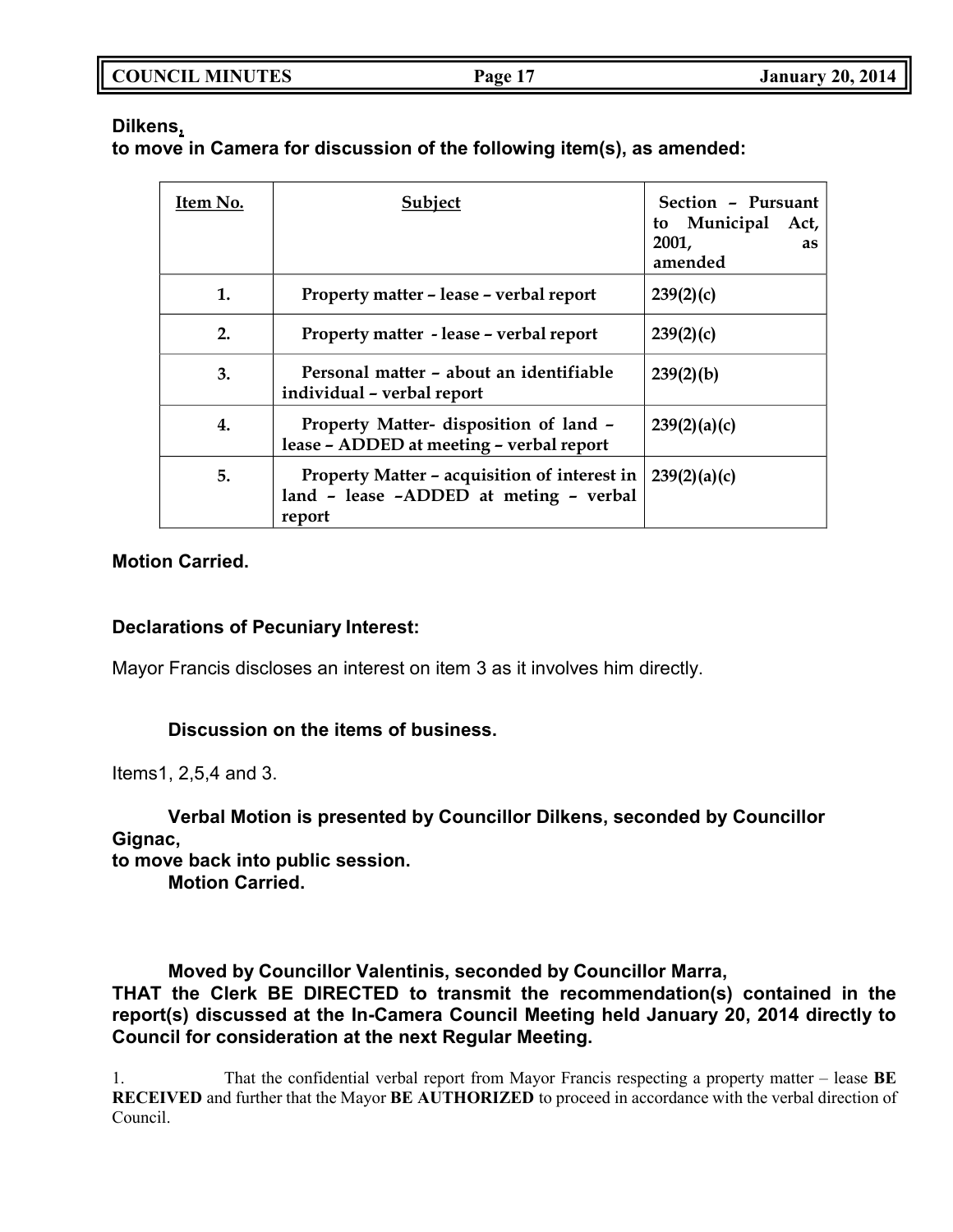**COUNCIL MINUTES Page 18 January 20, 2014**

2. That the confidential verbal report from Mayor Francis and the Chief Administrative Officer respecting a property matter – lease **BE RECEIVED** and further that the Mayor and Administration **BE AUTHORIZED** to proceed in accordance with the verbal direction of Council.

3. That the confidential verbal report from the Chief Administrative Officer respecting a personal matter about an identifiable individual **BE RECEIVED** and further that Administration **BE AUTHORIZED** to proceed in accordance with the verbal direction of Council. (Mayor Francis declares and interest and abstains from participating in the debate and voting on this item.)

4. That the confidential verbal report from the Mayor regarding a lease matter **BE RECEIVED** and further that Administration **BE AUTHORIZED** to proceed in accordance with the verbal direction of Council.

5. That the confidential verbal report from the City Solicitor regarding a lease matter **BE RECEIVED** and further that Administration **BE AUTHORIZED** to proceed in accordance with the verbal direction of Council

## **Motion Carried.**

**Moved by Councillor Jones, seconded by Councillor Gignac, That the special meeting of council held January 20, 2014 BE ADJOURNED. (Time: 5:25 p.m.) Motion Carried.**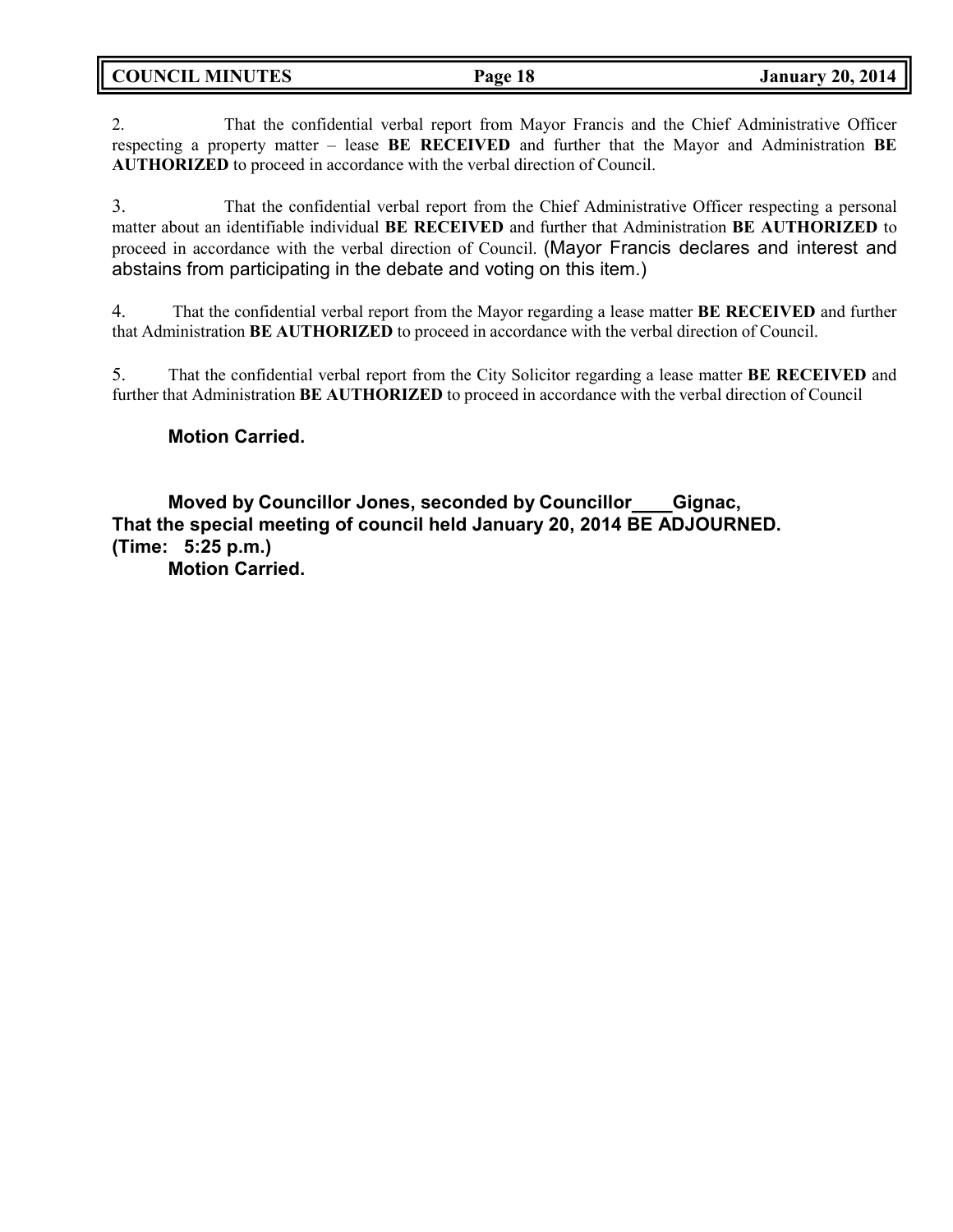**Adopted by Council at its meeting held January 20, 2014 [M56-2014] save and except the motions pertaining to Councillor Maghnieh, which will be considered separately [M57-2014] [M58-2014] [M59-2014] VC/bm Windsor, Ontario, January 20, 2014**

## **REPORT OF THE STRIKING COMMITTEE of its meeting held** January 20, 2014

**PRESENT:** Mayor E. Francis Councillor J. Gignac Councillor R. Jones Councillor F. Valentinis Councillor E. Sleiman Councillor A. Halberstadt Councillor B. Marra Councillor D. Dilkens Councillor H. Payne Councillor I. Kusmierczyk

#### **Also in attendance:**

H. Reidel, Chief Administrative Officer

J. Payne, Community Development and Health Commissioner and Corporate Leader Social Development, Health, Recreation and Culture

- M. Sonego, City Engineer and Corporate Leader Environmental Protection and
	- Transportation
- V. Critchley, City Clerk/Licence Commissioner and Corporate Leader Public Engagement and Human Resources
- O. Colucci, Chief Financial Officer/City Treasurer and Corporate Leader Finance and Technology

### **Declarations of Pecuniary Interest:**

None declared.

Your Committee submits the following recommendations:

(1) That Councillor Kusmierczyk **BE APPOINTED** to the following Committees to replace former Councillor Hatfield for the term expiring November 30, 2014:

- International Relations Committee
- Transit Windsor Board of Directors  $\bullet$
- Windsor BIA Advisory Committee
- Windsor Public Library Board
- Planning Standing Committee
- Windsor Essex Tourism Board of Directors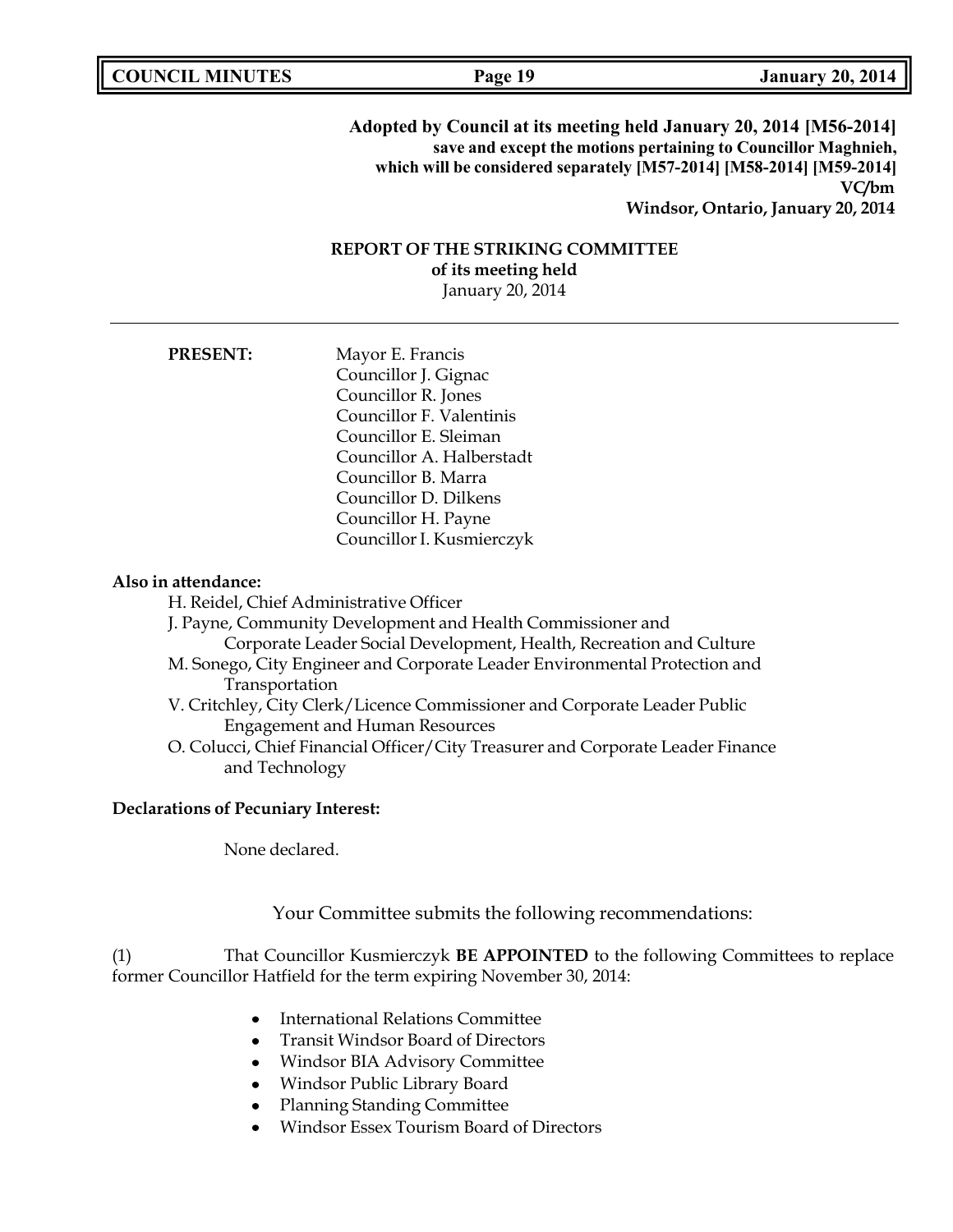**COUNCIL MINUTES Page 20 January 20, 2014**

(2) That the resignation of Mark Stephen on the *Property Standards Committee* **BE ACCEPTED**.

(3) That the request of the Manager of Cultural Affairs to appoint additional members to the *Community Public Art Advisory Committee* **BE RECEIVED**.

(4) That Councillor Gignac **BE APPOINTED** to the *Windsor Licensing Commission* to fill the vacancy of former Councillor Hatfield for the term expiring November 30, 2014.

(5) That Councillor Dilkens **BE APPOINTED** to the Roseland *Golf Club Board of Directors* to fill the vacancy of former Councillor Hatfield for the term expiring November 30, 2014.

(6) That the resignation of Councillor Marra on the *Windsor Essex County Health Unit Board of Directors* **BE ACCEPTED** and that Councillor Kusmierczyk **BE APPOINTED** to fill the vacancy.

(7) That the resignation of Councillor Gignac on the *Essex Region Conservation Authority* **BE ACCEPTED** and that Councillor Kusmierczyk **BE APPOINTED** to fill the vacancy.

(8) That Councillor Maghnieh **BE APPOINTED** to the *Executive Standing Committee* and other Standing Committees, which he was removed from by Council on May 8, 2012 (M213-2012).

CHAIR

CITY CLERK